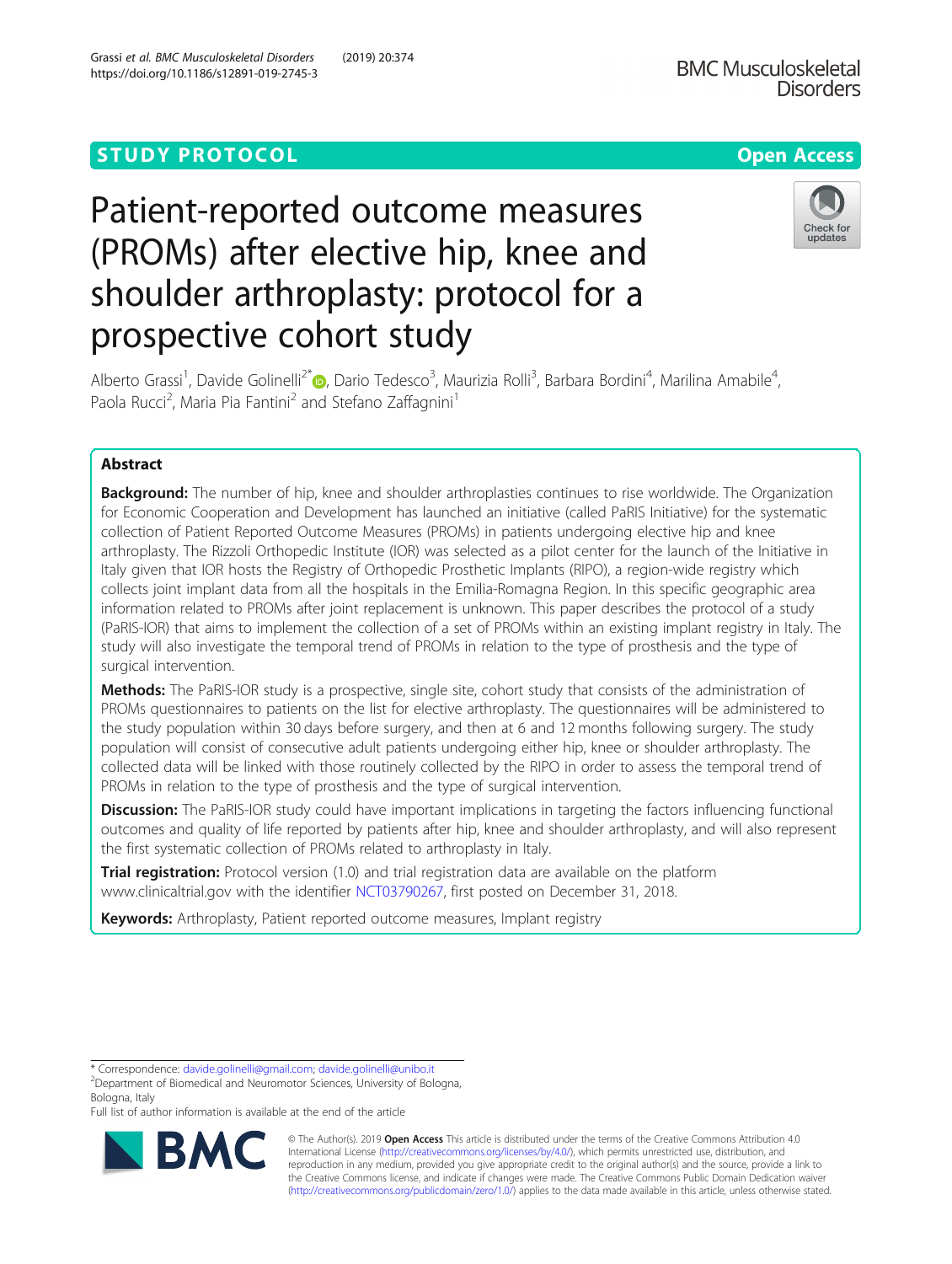## Background

The number of hip, knee and shoulder arthroplasties continues to rise worldwide [[1\]](#page-6-0). Arthroplasties are increasing due to several factors, such as the higher longevity and higher osteoarthritis incidence [[2](#page-6-0)–[4](#page-6-0)]. This represents a challenge for healthcare providers, given its consequences on patients' functional outcomes and quality of life, and related costs.

The World Health Organization (WHO) has defined patient centeredness as a fundamental characteristic for the quality of healthcare [[5\]](#page-6-0). Patient centeredness can be improved through the collection and analysis of functional outcomes and quality of life reported by patients, the so-called Patient-Reported Outcome Measures (PROMs). PROMs take the perspective of the patient, and typically represent outcomes that matter more to patients, such as impact on usual activities and self-care, and are described in a language that is easier to understand than clinical measures [\[1\]](#page-6-0). Measuring PROMs in patients who have undergone arthroplasty surgery can be a key tool to improve healthcare quality. PROMs are routinely collected in the implant registries of several OECD countries [\[6](#page-6-0), [7](#page-6-0)]. For example, the National Joint Registry (NJR) in the United Kingdom has one of the largest PROMs collections of patients undergoing hip, knee or shoulder arthroplasty [[8\]](#page-6-0). Studies from Sweden, Norway, and the Netherlands showed that adding the patient perspective by integrating data on functional outcomes and quality of life to selected health information systems, such as registries, gives relevant benefits in terms of quality improvement  $[9-11]$  $[9-11]$  $[9-11]$  $[9-11]$ . However, there are differences in the quality of life in such different countries. One important consideration when using such measures in multi-country studies is that many geographical factors (ethnicity, culture, etc.) may potentially affect responses in patient reported outcomes. This can make the evidence originated from a country registry (or a PROMs collection) non-generalizable. In fact, multiple studies comparing various national arthroplasty registries highlighted difference in pre-operative patients' characteristics and PROMs [\[12](#page-6-0)–[16](#page-6-0)], thus cautioning from within-countries comparison and suggesting riskadjustment prior to making conclusions about apparent differences in outcome.

Moreover, PROMs assessment is not extensively adopted in many contexts due to the difficulty in systematically recording information reported by patients before and after the surgical procedure. A standard of PROMs collection is therefore necessary in as many countries as possible. Accordingly, the Organization for Economic Cooperation and Development (OECD) has launched an initiative (Patient-Reported Indicator Survey, PaRIS) for the systematic collection of PROMs in patients undergoing elective hip and knee prosthetic arthroplasty at 6 and 12 months post-operatively [\[17](#page-6-0)]. Creating a network of standardized collections of PROMs in all OECD countries will help investigate the determinants of quality in healthcare and to carry out national and international comparisons.

The IRCCS Rizzoli Orthopedic Institute (IOR) in Bologna, Italy, was selected as one of the pilot centers to launch the PaRIS initiative in Italy, with the aim to accelerate the adoption and reporting of validated, standardized, internationally comparable patient-reported indicators. Since 2000, local health authorities appointed IOR to implement and manage the Registry of Orthopedic Prosthetic Implants (RIPO), a region-wide registry which collects joint implant data from all public and private hospitals in the Emilia-Romagna Region in Italy, an area of 4.5 million inhabitants [\[18,](#page-6-0) [19](#page-6-0)]. In this specific geographic region the information related to patient reported functional outcomes after joint replacement have never been collected. Therefore, information on health-related quality of life in this specific population is not available.

This paper describes the protocol of a study (PaRIS-IOR) that aims to implement the collection of a set of PROMs within an existing implant registry in Italy. The study will also investigate the temporal trend of PROMs in relation to the type of prosthesis and the type of surgical intervention. This can be useful for clinicians, surgeons and policy-makers in order to improve healthcare quality in a specific geographic region.

## Methods

## Design and setting of the study

The PaRIS-IOR study is a prospective, single site, cohort study that will be conducted at the IOR, a third-level mono-specialty hospital in Bologna, Italy. About 60% patients admitted to IOR for joint replacement surgeries come from other regions or countries, therefore IOR population can be considered nationally representative. PROMs data will be linked to the Registry of Orthopedic Prosthetic Implants (RIPO). This registry collects on a regular basis data of patients undergoing hip, knee and shoulder replacement. Collected data include patients' demographics, pathology leading to joint replacement, type of surgical procedures, and the characteristics of the implant.

PROMs questionnaires will be given to patients awaiting surgery by specifically trained researchers within 30 days before surgery for hip, knee or shoulder arthroplasty, and then at 6 and 12 months following surgery.

PROMs data will be merged with those routinely recorded in the RIPO registry database [[20](#page-6-0)] and with hospital discharge records to determine the frequency of adverse events, implant failures and hospital readmissions.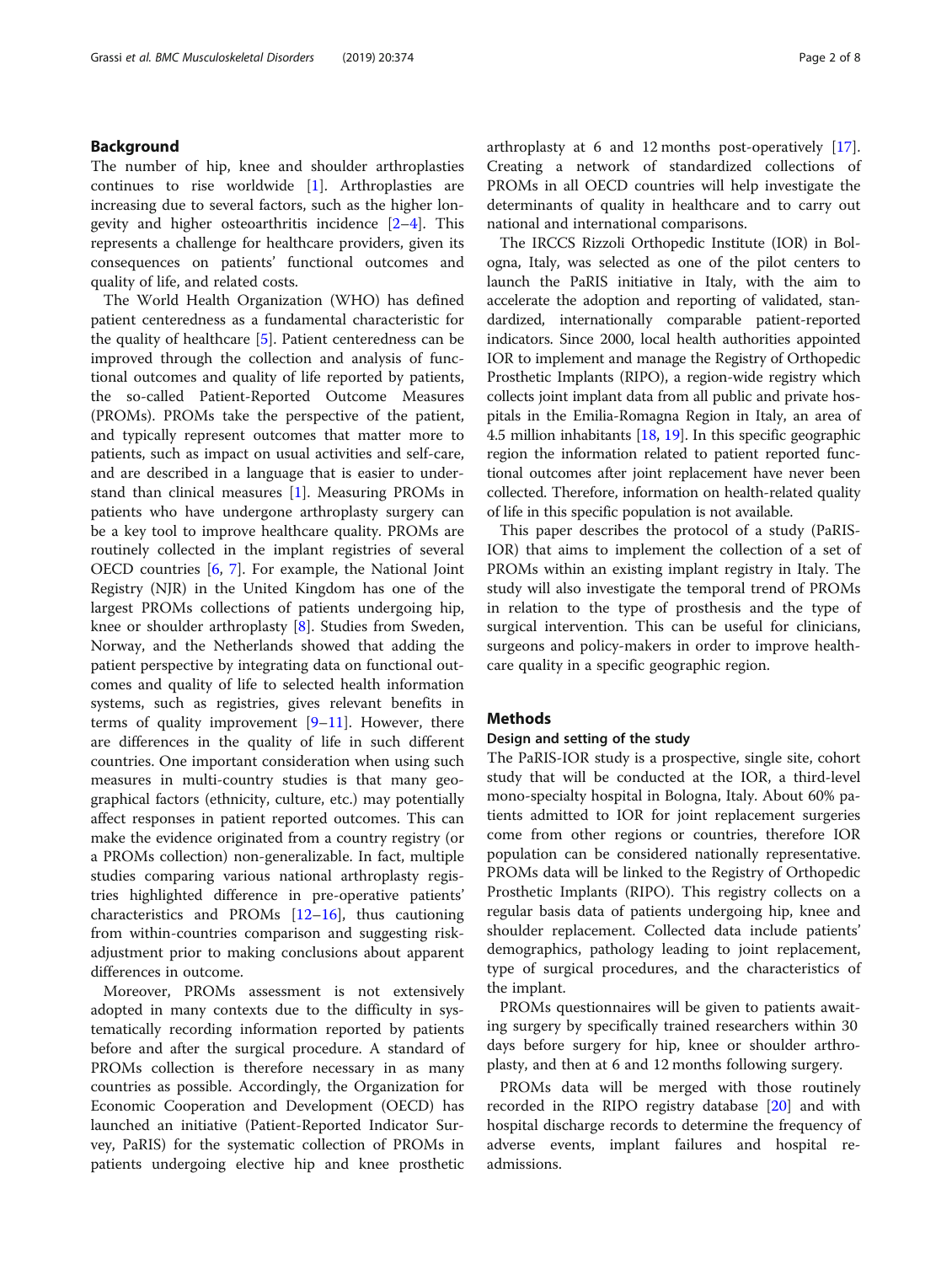## Study population and recruitment procedures

The study population will include consecutive adult patients undergoing elective hip, knee or shoulder arthroplasty admitted at the 6 operative units that perform hip, knee and shoulder arthroplasty (Orthopedic and Traumatological Clinic 1, Orthopedic and Traumatological Clinic 2, Orthopedic and Traumatologic Clinic 3, Reconstructive Orthopedic Surgery - Innovative Techniques, Shoulder and Elbow Surgery, Prosthetic Surgery and revisions of hip and knee implants).

For elective hip, knee and shoulder surgery performed at the 6 operative units, the IOR has activated a Pre-Admission Plan (PAP). About 90% of patients who undergo elective surgery are included in the PAP, visited in a dedicated clinic within the hospital, where an orthopedic surgeon confirms the indication for joint replacement and an anesthesiologist assesses the patient's eligibility to undergo surgery. From 15 to 30 days before the admission, patients are contacted by phone and notified about the admission date and the admission procedures. For these patients the recruitment will be carried out in a specific area during the pre-admission visit. Patients not included in the PAP (about 10%) will be enrolled directly at the operative units before the surgery.

Inclusion criteria are:

- 1. Males and females
- 2. Age 18–95 years
- 3. Elective primary hip, knee or shoulder arthroplasty
- 4. Willingness to be enrolled in the study, by signing the informed consents

Exclusion criteria are:

- 1. Severe cognitive impairment
- 2. Arthroplasty for musculoskeletal cancer
- 3. Patient not eligible for surgical procedures

## Study phases and intervention

The study consists of 3 phases (Fig. 1). At baseline, eligible patients that meet the inclusion criteria will be identified. The evaluation will be performed in the PAP clinic in the 15–30 days preceding the intervention or in the ward of the operative unit just before surgery; in this phase, patients who agree to participate to the study will be administered two self-report questionnaires (EQ-5D-3 L for all patients and the joint-specific questionnaire). The staff in charge of the distribution and collection of the questionnaires will follow a progressive number that will be the same used to input the data in the CRF and to match the patient record with the RIPO's unique anonymized identification code.



and data analysis)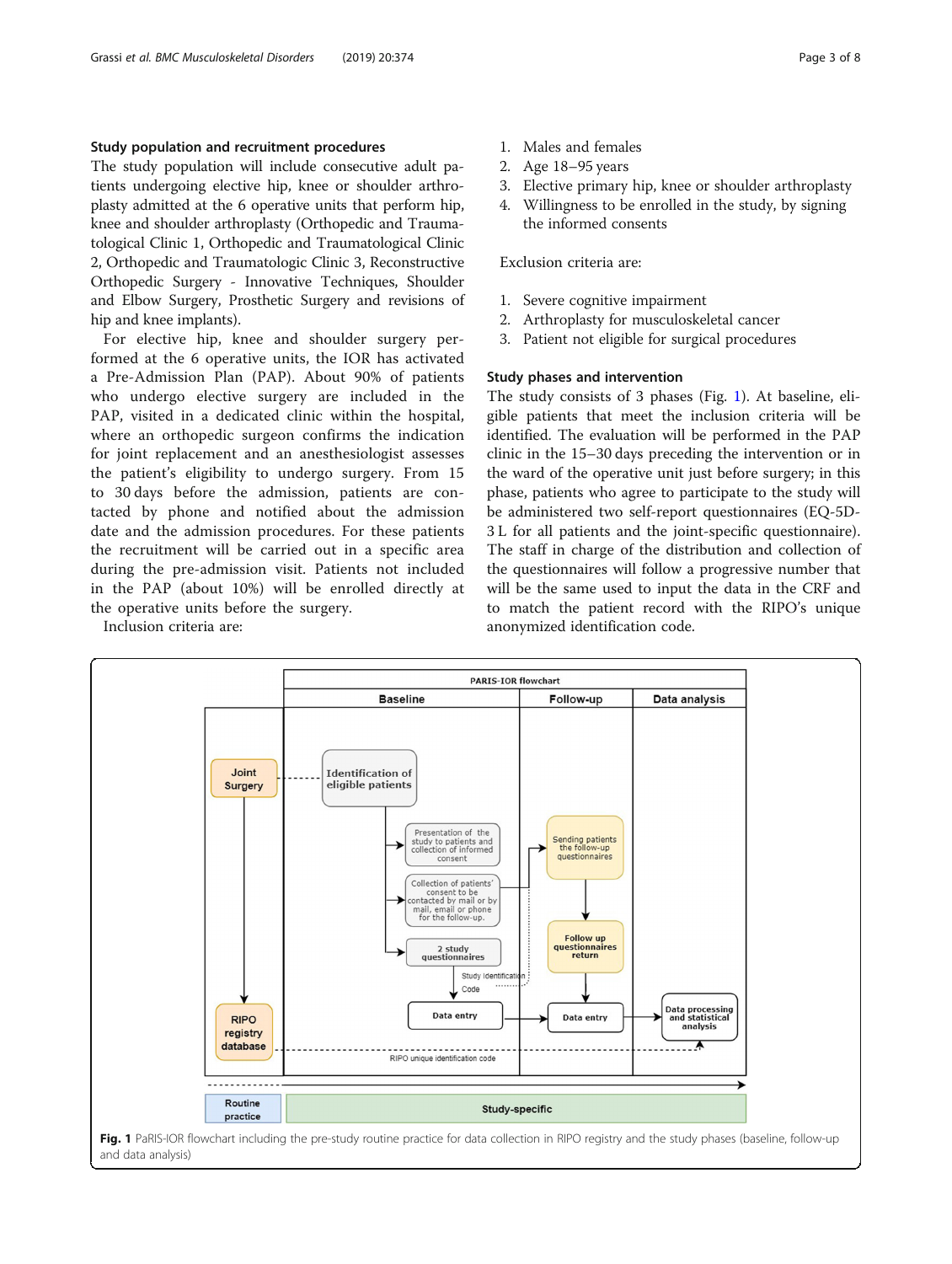The follow-up phase will be carried out at 6 and 12 months by mailing the same 2 questionnaires; participants will be asked to return the filled questionnaires. In case the questionnaires are not mailed back within 1 month, the participants will receive a reminder phone call.

Data analysis will be performed by the RIPO staff with the methodological support of the Biomedical and Health Services Research Unit of the University of Bologna.

#### **Instruments**

Four validated questionnaires will be used in the study. One questionnaire (Euro Quality 5 Dimensions, EQ-5D-3 L) for the general assessment of the patient health status will be administered to all patients enrolled in the study [[21](#page-6-0)]. According to the surgical procedure, patients will be administered with a joint-specific questionnaire: the Hip disability and Osteoarthritis Outcome Score – Physical function Short-form (HOOS-PS) for patients undergoing hip replacement [[22](#page-6-0)]; the Knee injury and Osteoarthritis Outcome Score – Physical function Short-form (KOOS-PS) for patients undergoing knee replacement [\[23\]](#page-7-0); the American Shoulder and Elbow Surgeons Standardized Shoulder Assessment Form (ASES), for patients undergoing shoulder implants. This last questionnaire will be administered in a modified version that does not include the assessments performed by the orthopedic surgeon [\[24\]](#page-7-0).

#### Euro quality 5 dimensions questionnaire (EQ-5D-3 L)

The Euro Quality 5 Dimensions EQ-5D is a standardized measure of health related quality of life used worldwide [[25,](#page-7-0) [26\]](#page-7-0). It is a self-report instrument consisting of a descriptive system with five dimensions (mobility, self-care, usual activities, pain/discomfort, and anxiety/depression) and a visual analog scale (EQ-VAS) to measure overall health.

There are two versions of the instrument for use in the adult population, EQ-5D-3 L and EQ-5D-5 L. The version of EQ-5D used in this study (EQ-5D-3 L) uses three levels of severity  $(1 = no, 2 = some, 3 = extreme)$ problems or unable to) in each dimension. We have decided to use the version with three response options (EQ-5D-3 L) rather than the version with five response options EQ-5D-5 L because it is shorter, faster and easier to administer in clinical settings where elderly people are treated. The EQ-5D health states, defined by the EQ-5D descriptive system, may be converted into a single summary score by applying weights to each of the levels in each dimension, as is typically done in cost utility analysis.

The visual analogue scale (EQ-VAS) will be used by participants to rate their health status between the worst

conceivable health state ( $score = 0$ ) to the best conceivable health state (score = 100).

The Italian version of EQ-5D has been validated by Savoia et al. [[21\]](#page-6-0).

## Hip disability and osteoarthritis outcome score – physical function short-form (HOOS-PS)

The HOOS-PS is the 5-item the short-form version of the Hip disability and Osteoarthritis Outcome Score (HOOS), developed in English in 2003 [[27,](#page-7-0) [28](#page-7-0)] to measure pain, symptoms, activity of daily living, sport and recreation function and hip-related quality of life from the patients' perspective. The 5 items included in the short form measure physical function and are rated on fivepoint Likert scale (none, mild, moderate, severe, extreme), where 0 indicates no problems and 4 extreme problems. Item score can be transformed to a 0–100 scale with 0 indicating the worst problems and 100 indicating no problems The HOOS was translated and adapted to Italian, according to the international guidelines provided by Torre et al. [[22\]](#page-6-0).

## Knee injury and osteoarthritis outcome score – physical function short-form (KOOS-PS)

The KOOS-PS is the 7-item short-form of Knee injury and Osteoarthritis Outcome Score developed in English by Roos et al. [\[29](#page-7-0)] to measure pain, symptoms, activity of daily living, sport and recreation function and kneerelated quality of life from the patients' perspective. Items are rated on a five-point Likert scale, where 0 indicates no problems and 4 extreme problems and normalized to a 0–100 scale, where 0 indicates extreme problems and 100 no problem. The Italian version of KOOS has been validated by Monticone et al. [\[23](#page-7-0)].

## American shoulder and elbow surgeons standardized shoulder assessment form (ASES)

The American Shoulder and Elbow Surgeon Standardized Shoulder Assessment Form (ASES) was developed in 1994 for the assessment of patients with shoulder problems. It consists of a self-report section and a section including the results of physical examination filled out by the medical staff. The questionnaire used in the present study will be administered in a modified version that does not include the assessments performed by the orthopedic surgeon.

The ASES Subjective Form includes 11 items that measure pain (1 item) and function (10 items). The response to the pain question is rated on a 10-cm visual analog scale (VAS). The 10 items in the function area measure daily living activities.

The ASES also includes two general items: doing usual work and doing usual sport. These items are rated from 0 (unable to do) to 3 (not difficult). The final score is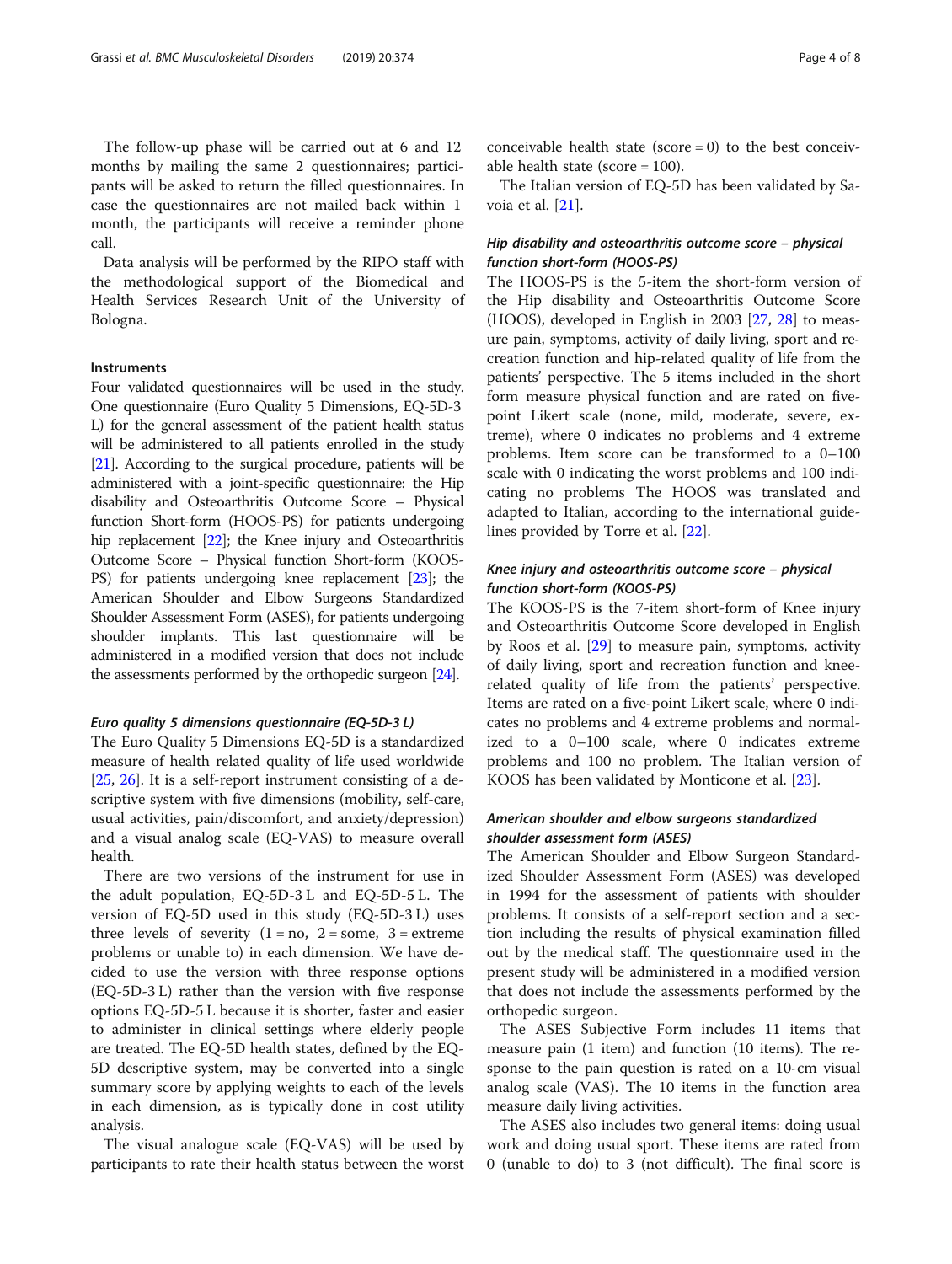obtained by multiplying the pain score by 5 and the cumulative activity score by 5/3 and then adding the two scores. The total score of the questionnaire ranges from 0 (=worst outcome) to 100 (=best outcome). The ASES has been validated in Italian by Padua et al. [\[24](#page-7-0)].

## Endpoints

The outcomes of interest are functional and quality of life outcomes, measured through the total scores and the subscales of the administered questionnaires. For the joint-specific functional scales, we will use the total score; for the EQ-5D we will use the scores of the single dimensions, along with a VAS total score on a 0–100 scale to measure the overall health status. Other outcomes include adverse events, implant failures and hospital re-admissions at 30 and 90 days after discharge.

#### Sample size

The study will include all patients undergoing elective hip, knee and shoulder arthroplasty in the 6 Operative Units, who will meet the inclusion criteria. We plan to enroll 1700 patients, of which 1100 with hip replacement, 500 with knee replacement and 100 with shoulder replacement in 2019, according to the number of arthroplasties performed at the IOR in 2016. We expect a 10% rejection rate and a 40% follow-up drop-out rate.

#### Statistical analyses

Patients' demographic and clinical variables (gender, age, body-mass index, comorbidity, clinical history, diagnosis) and surgical details (type of surgical procedure, surgical technique, antimicrobial prophylaxis, type of implant, acute and post-acute complications, and implant failures) will be extracted from RIPO. Adverse events and 30 and 90 days hospital readmissions will be extracted from the hospital discharge record database. For statistical analyses patients will be stratified according to the anatomic site of the surgical procedure (hip, knee and shoulder arthroplasty). Patients with a bilateral implant will be included in the analyses just once.

To analyze the temporal trend of functional and quality of life outcomes and to identify the factors influencing their trend, generalized estimation equations (GEE) and structural equation models (SEM) will be used. These techniques allow to obtain robust estimates even in presence of missing data. We estimated a 40% attrition rate and expected that non-compliance in returning the questionnaires is not linked to a systematic reason (for example, baseline level of joint impairment). However, it is possible that patients with specific characteristics (for instance very old patients or patients with less severe conditions) do not return the follow-up questionnaire because they are unable or not interested in providing information on their functional status. If there is a differential response to follow-up related to patients' conditions, follow-up data may be biased. To determine the possible presence of this bias, sensitivity analyses will be conducted.

## Study duration and timeline

The study will have an overall duration of 30 months and will be considered in any case completed 6 months after the recruitment target is achieved.

The study timeline is the following:

- Months 1–12: Selection and enrollment of the patients and database implementation.
- Months 6–24: Follow up (6 and 12 months) and database implementation.
- Months 24–30: Analysis of data and final dissemination of results.

Due to the easy design and the low clinical and organizational impact of the study, the collection and analysis of PROMs are expected to continue and become structural in the RIPO registry beyond the end of the study. Within the OECD's PaRIS Initiative it is planned to generate a considerable amount of internationally comparable PROMs data.

## Ethics and dissemination

This study has been approved by the AVEC research ethics committee board [[30\]](#page-7-0), ID PG0013646 on 11-29-2018. All patients will sign two written informed consents, one for privacy and one for participation. The protocol of the study is also available on the [clinicaltrials.gov](http://clinicaltrials.gov) platform (ID NCT03790267). The study findings will be reported for publication in peer-reviewed journals.

## Financial burden

Considering the characteristics of the study, the costs are related to personnel (2 RIPO units for a total of 32, 500  $\epsilon$  for the study duration) and postal expenses (foreseen in 8000  $\epsilon$  considering the number of patients to be enrolled in the study). These costs will be incurred within the RIPO and IOR funds, respectively.

## **Discussion**

This paper described the protocol of the PaRIS-IOR study. The study will integrate and combine PROMs related to patients undergone joint surgery with implant registry data and will contribute to investigate the temporal trend of PROMs in relation to the type of prosthesis and the type of surgical intervention. This will be useful for clinicians, surgeons and policy-makers to improve healthcare quality and the management of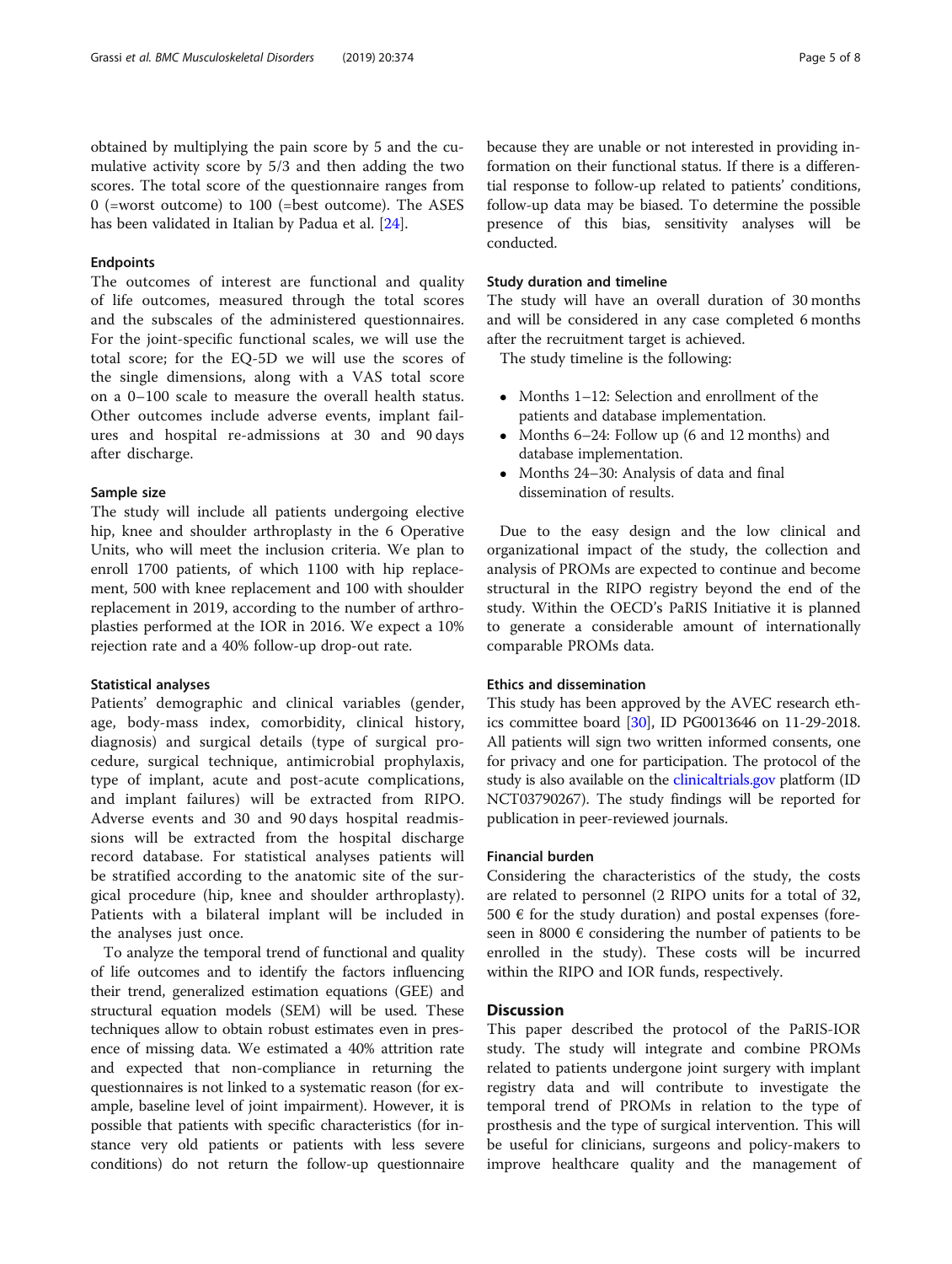patients undergoing hip, knee and shoulder arthroplasty in a specific geographic region where information on health-related quality of life after elective joint replacement is unknown. The outcomes of highly common procedures such as joint replacement should be ideally collected within a specific country or a geographical region. In fact, differences in both pre-operative status and outcomes across international patient groups have been highlighted in previous studies. In a study of 12 European countries evaluating patients with advanced hip osteoarthritis, the level of pre-operative pain and disability have been reported to vary across countries [\[16](#page-6-0)] . Similarly, Lingard et al. [\[31](#page-7-0)] reported that patient from United Kingdom had significantly worse clinical outcomes one and 2 years after total knee arthroplasty respect to those from USA and Canada, after adjusting for confounding factors. Moreover, Gromov et al. [\[15](#page-6-0)] reported greater pain and poorer function in US than in the European patients. Thus, the creation of this national\regional registry-based PROMS collection would help to further clarify this controversy.

Moreover, the present study consists in measuring the functional and quality of life outcomes of the participants and combining them with the clinical, surgical and organizational data routinely recorded into the RIPO registry. There are conflicting results in the literature on which surgical and organizational factors are associated with an improvement in PROMs after joint surgery [\[11](#page-6-0), [27,](#page-7-0) [28\]](#page-7-0). Prodinger and Taylor highlighted [\[9](#page-6-0)] the role of PROMs in realizing a biopsycho-social perspective on health. On the other hand, the same authors reported that one of the main concerns for using PROMs in monitoring quality of healthcare is the lack of standards on what change in PROMs scores should be achieved when conducting a surgery for arthroplasty. Amlie et al. [[11\]](#page-6-0) found worse outcomes 1–3 years after primary total hip arthroplasty performed with the direct lateral approach rather than the anterior and posterolateral approaches, using PROMs data from 1476 patients. Conversely, Peters et al. found no relevant differences in PROMs improvements between the anterior and posterolateral approaches [[10](#page-6-0)]. The PaRIS-IOR study will contribute to increase the consistency of scientific evidence in this area.

The PaRIS-IOR study, beyond providing specific information on interventions and outcomes, can help in building data collection standards potentially useful in comparison analyses. As proposed by OECD, it is important to have shared and standardized measures to make comparisons at the international level, but also to provide insights for clinical audit activities at a national, regional and single organization level. Healthcare professionals can improve patient selection and profiling for the most suitable surgical technique or type of prosthesis. This should be done in order to increase appropriateness, effectiveness, safety, and therefore quality.

The study has several strengths. First, the collection of PROMs within the longest running implant registry in Italy may provide important insights from a geographical region where systematic collections of PROMs do not exist yet. A second strength is the collection of data and PROMs related to shoulder arthroplasty. The high number of shoulder arthroplasties performed at the IOR (> 100 per year) allows extending the collection of functional and quality of life outcomes to this cohort of patients. Moreover, the design of the PaRIS-IOR study includes the collection of PROMs at 3 different time points: before surgery, at 6 and 12 months. This will increase the information related to patients' reported outcomes, following them over a long period of time.

This study has two important limitations. First, the study will be conducted in one center, a third-level mono-specialty hospital. This implies the risk of selecting patients with a more severe case-mix. In the future, it is desirable for the study to be extended also to the first and second level centers where the remaining joint surgery interventions are carried out in the Emilia-Romagna region. Secondly, the collection of data will take place using paper forms for the collection of functional and the quality of life outcomes of the study participants. This is mainly due to the low compliance to the use of new technologies by the elderly patients who will be enrolled in the study. Instead, this should take place relying on the increasing use of digital application for the remote record of clinical and functional outcomes, including PROMs. We are evaluating options to digitally record PROMs data and integrate them automatically into each patient's electronic medical record and then in the registry, overcoming the need for paper forms. From this point of view, however, the main problems relate to security, privacy and interoperability of the systems.

In summary, we believe this study could have important implications in targeting the factors influencing the evolution of functional and quality of life outcomes reported by patients after hip, knee and shoulder arthroplasty. Widening the view, the study will also represent the first systematic collection of PROMs related to arthroplasty in Italy and will contribute to increase the adoption of such important outcome measures to improve healthcare quality.

#### Abbreviations

ASES: American Shoulder and Elbow Surgeon Standardized Shoulder Assessment Form; EQ-5D: Euro Quality 5 Dimensions; GEE: Generalized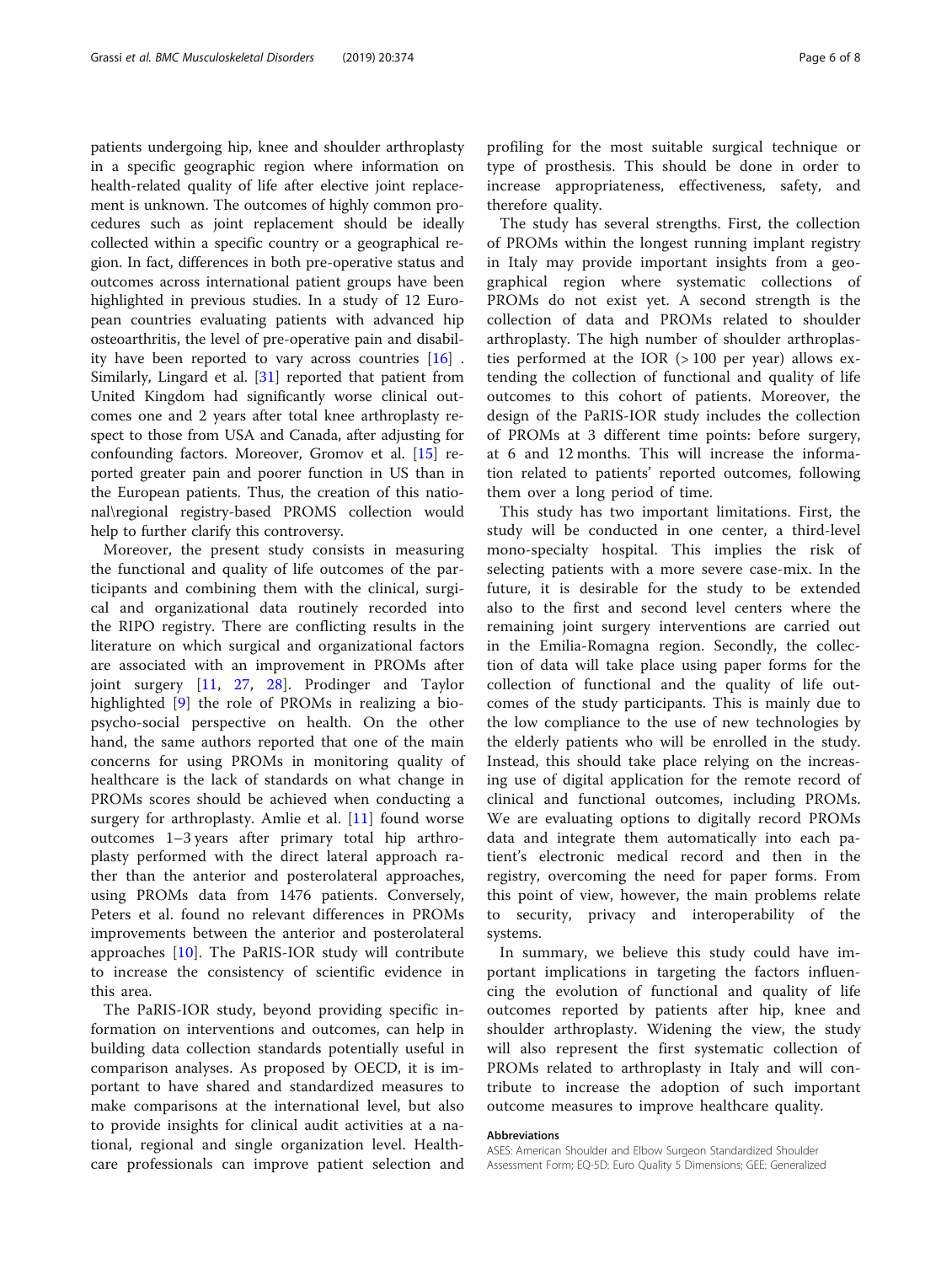<span id="page-6-0"></span>Estimation Equations; HOOS-PS: Hip disability and Osteoarthritis Outcome Score – Physical function Short-form; IOR: Rizzoli Orthopedic Institute; KOOS-PS: Knee injury and Osteoarthritis Outcome Score – Physical function Shortform; OECD: Organization for Economic Cooperation and Development; PAP: Pre-Admission Plan; PaRIS: Patient-Reported Indicator Survey; PROMs: Patient-Reported Outcome Measures; RIPO: Registry of Orthopedic Prosthetic Implants; SEM: Structural Equation Models; VAS: Visual Analog Scale; WHO: World Health Organization; WOMAC: Western Ontario and McMaster Universities Osteoarthritis Index

#### Acknowledgments

The authors wish to express their gratitude to the RIPO personnel and to all the the operative units involved in the PaRIS-IOR study.

#### Authors' contributions

AG had the idea of the study and wrote the manuscript. DG wrote the manuscript and contributed in preparing the study protocol. DT prepared the study protocol and contributed in writing the manuscript. MR contributed in preparing the study protocol and supported in conducting the study. BB and MA are conducting the study. PR contributed in writing the study protocol and the manuscript. MPF supported the study and reviewed the manuscript for intellectual contents. SZ supported the study and reviewed the manuscript for intellectual contents. All authors read and approved the final manuscript.

#### Funding

This study received no specific grant from any funding agency in the public, commercial or not-for-profit sectors.

#### Availability of data and materials

Protocol and other information are available at: [https://www.clinicaltrials.gov/](https://www.clinicaltrials.gov/ct2/show/NCT03790267) [ct2/show/NCT03790267](https://www.clinicaltrials.gov/ct2/show/NCT03790267)

#### Ethics approval and consent to participate

This study has been approved by the AVEC research ethics committee board [[30\]](#page-7-0) with identifier code: PG0013646 approved on 11-29-2018. The study is also available on the platform [www.clinicalTrials.gov,](http://www.clinicaltrials.gov) with the identifier: NCT03790267. Any modifications to this protocol that impact study procedures or analysis will result in an amendment to the protocol and ethics application. All participants are asked to sign two informed consents prior to being included in the study, one for privacy and one for participation.

#### Consent for publication

Consent to publish from the participant to report patient data will be obtained.

### Competing interests

The authors declare that they have no competing interests.

#### Author details

<sup>1</sup>lla Clinica Ortopedica e Traumatologica, IRCCS Istituto Ortopedico Rizzoli, Bologna, Italy. <sup>2</sup>Department of Biomedical and Neuromotor Sciences, University of Bologna, Bologna, Italy. <sup>3</sup>IRCCS Istituto Ortopedico Rizzoli, Bologna, Italy. <sup>4</sup>Medical Technology Lab, IRCCS Istituto Ortopedico Rizzoli, Bologna, Italy.

## Received: 13 April 2019 Accepted: 29 July 2019 Published online: 15 August 2019

#### References

- 1. Bansback N, Trenaman L, MacDonald KV, Hawker G, Johnson JA, Stacey D, et al. An individualized patient-reported outcome measure (PROM) based patient decision aid and surgeon report for patients considering total knee arthroplasty: protocol for a pragmatic randomized controlled trial. BMC Musculoskelet Disord. 2019; 20(1). Available from: [https://doi.org/10.1186/](https://doi.org/10.1186/s12891-019-2434-2) [s12891-019-2434-2.](https://doi.org/10.1186/s12891-019-2434-2) [cited 2019 Mar 15].
- 2. Allen KD, Golightly YM. State of the evidence. Curr Opin Rheumatol. 2015; 27(3):276–83.
- 3. Singh JA, Vessely MB, Harmsen WS, Schleck CD, Melton LJ, Kurland RL, et al. A population-based study of trends in the use of total hip and total knee arthroplasty, 1969-2008. Mayo Clin Proc. 2010;85(10):898–904.
- replacement. Lancet. 2012;379(9823):1331–40. 5. World Health Organization, Organisation for Economic Co-operation and Development, The World Bank. Delivering quality health services: a global imperative for universal health coverage. Geneve: WHO; 2018. Available from: [https://www.worldbank.org/en/topic/universalhealthcoverage/](https://www.worldbank.org/en/topic/universalhealthcoverage/publication/delivering-quality-health-services-a-global-imperative-for-universal-health-coverage) [publication/delivering-quality-health-services-a-global-imperative-for](https://www.worldbank.org/en/topic/universalhealthcoverage/publication/delivering-quality-health-services-a-global-imperative-for-universal-health-coverage)[universal-health-coverage.](https://www.worldbank.org/en/topic/universalhealthcoverage/publication/delivering-quality-health-services-a-global-imperative-for-universal-health-coverage) WHO 2018
- 6. Lübbeke A, Silman AJ, Barea C, Prieto-Alhambra D, Carr AJ. Mapping existing hip and knee replacement registries in Europe. Health Policy. 2018; Available from: <https://doi.org/10.1016/j.healthpol.2018.03.010>
- 7. Lübbeke A, Silman AJ, Prieto-Alhambra D, Adler AI, Barea C, Carr AJ. The role of national registries in improving patient safety for hip and knee replacements. BMC Musculoskelet Disord. 2017; 18(1). Available from: <https://doi.org/10.1186/s12891-017-1773-0>. [cited 2019 Mar 25].
- National Joint Registry (NJR/NHS). Available from: [http://www.njrreports.](http://www.njrreports.org.uk/) [org.uk/](http://www.njrreports.org.uk/). Accessed 29 June 2019.
- 9. Prodinger B, Taylor P. Improving quality of care through patient-reported outcome measures (PROMs): expert interviews using the NHS PROMs Programme and the Swedish quality registers for knee and hip arthroplasty as examples. BMC Health Serv Res. 2018; 18(1). Available from: [https://doi.](https://doi.org/10.1186/s12913-018-2898-z) [org/10.1186/s12913-018-2898-z.](https://doi.org/10.1186/s12913-018-2898-z) [cited 2019 Mar 21].
- 10. Peters RM, van Beers LWAH, van Steenbergen LN, Wolkenfelt J, Ettema HB, ten Have BLEF, et al. Similar superior patient-reported outcome measures for anterior and posterolateral approaches after Total hip arthroplasty. J Arthroplast. 2018;33(6):1786–93.
- 11. Amlie E, Havelin LI, Furnes O, Baste V, Nordsletten L, Hovik O, et al. Worse patient-reported outcome after lateral approach than after anterior and posterolateral approach in primary hip arthroplasty: a cross-sectional questionnaire study of 1,476 patients 1–3 years after surgery. Acta Orthop. 2014;85(5):463–9.
- 12. Davis ET, Lingard EA, Schemitsch EH, Waddell JP. Effects of socioeconomic status on patients' outcome after total knee arthroplasty. Int J Qual Health Care. 2007;20(1):40–6.
- 13. Franklin PD, Miozzari H, Christofilopoulos P, Hoffmeyer P, Ayers DC, Lübbeke A. Important patient characteristics differ prior to total knee arthroplasty and total hip arthroplasty between Switzerland and the United States. BMC Musculoskelet Disord. 2017; 18(1). Available from: [https://doi.org/10.1186/](https://doi.org/10.1186/s12891-016-1372-5) [s12891-016-1372-5.](https://doi.org/10.1186/s12891-016-1372-5) [cited 2019 Apr 1].
- 14. Ackerman IN, Dieppe PA, March LM, Roos EM, Nilsdotter AK, Brown GC, et al. Variation in age and physical status prior to total knee and hip replacement surgery: a comparison of centers in Australia and Europe. Arthritis Rheum. 2009;61(2):166–73.
- 15. Gromov K, Greene ME, Sillesen NH, Troelsen A, Malchau H, Huddleston JI, et al. Regional differences between US and Europe in radiological osteoarthritis and self assessed quality of life in patients undergoing Total hip arthroplasty surgery. J Arthroplast. 2014;29(11):2078-83.
- 16. Dieppe P, EUROHIP Study Group, Judge A, Williams S, Ikwueke I, Guenther K-P, et al. Variations in the pre-operative status of patients coming to primary hip replacement for osteoarthritis in European orthopaedic centres. BMC Musculoskelet Disord. 2009; 10(1). Available from: [https://doi.org/10.11](https://doi.org/10.1186/1471-2474-10-19) [86/1471-2474-10-19](https://doi.org/10.1186/1471-2474-10-19). [cited 2019 Apr 1].
- 17. Organisation for Economic Co-operation and Development (OECD). Patient-Reported Indicators Survey (PaRIS). 2017. Available from: [http://www.oecd.](http://www.oecd.org/health/paris.htm) [org/health/paris.htm](http://www.oecd.org/health/paris.htm)
- 18. Report of RIPO. Overall data on hip, knee and shoulder arthroplasty in Emilia Romagna region (Italy, 2000–2016). Regione Emilia Romagna; 2017. Available from: <https://ripo.cineca.it>. [cited 2018 Nov 9]
- 19. Stea S, Bordini B, Sudanese A, Toni A. Registration of hip prostheses at the Rizzoli institute. 11 years' experience. Acta Ortop Scand Suppl. 2002; 73(305):40–5.
- 20. Registro dell'implantologia Protesica Ortopedica (Registry of Orthopaedic Prosthetic Implants). Available from: <https://ripo.cineca.it/>.
- 21. Savoia E, Fantini MP, Pandolfi P, Dall'Olio L, Collina N. Assessing the construct validity of the Italian version of the EQ-5D: preliminary results from a cross-sectional study in North Italy. Health Qual Life Outcomes. 2006;10(4):47.
- 22. Torre M, Luzi I, Mirabella F, Del Manso M, Zanoli G, Tucci G, et al. Cross-cultural adaptation and validation of the Italian version of the hip disability and osteoarthritis outcome score (HOOS). Health Qual Life Outcomes. 2018;16(1):115.